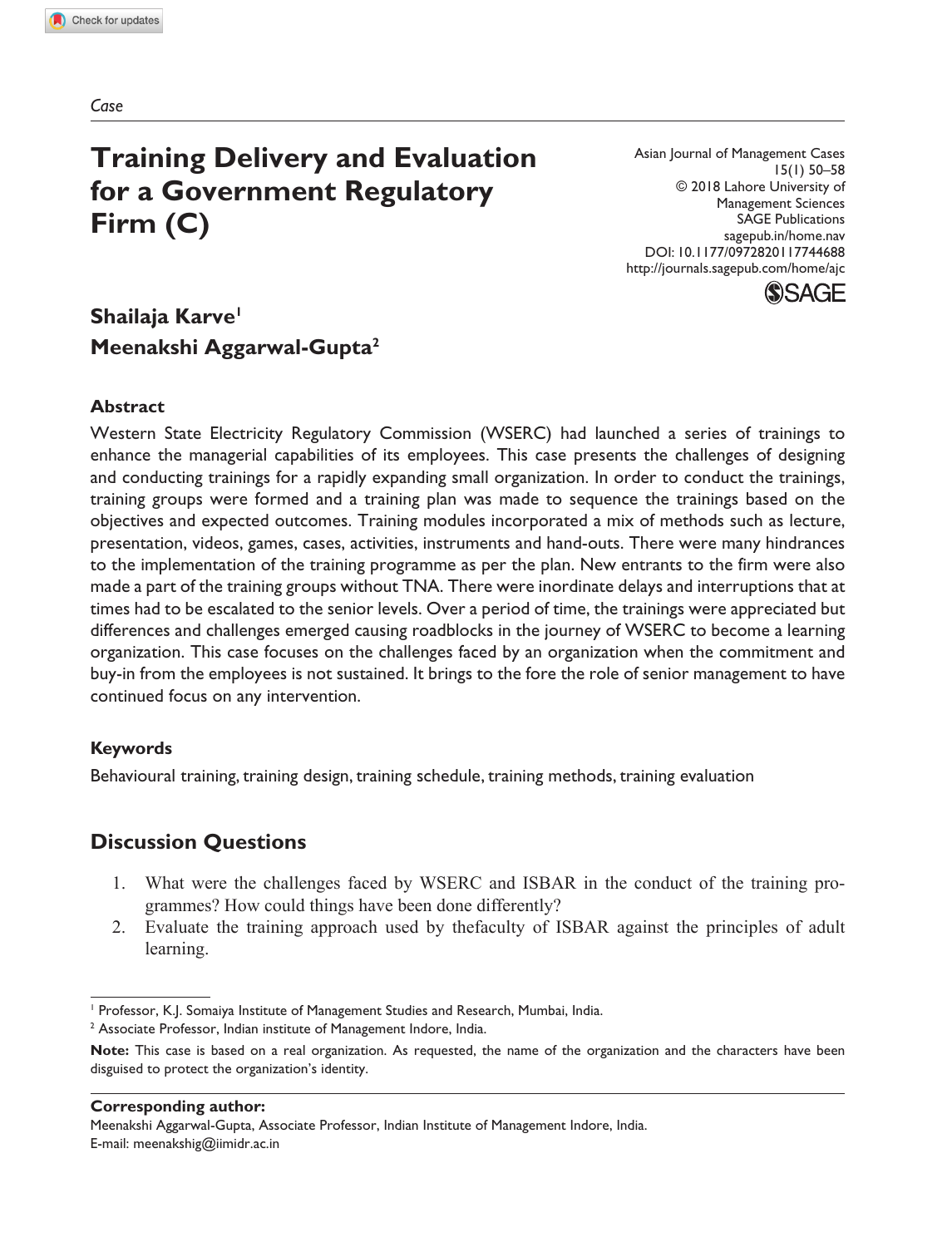- 3. Evaluate the role of senior management in building a learning culture in the organization.
- 4. Comment on the readiness of WSERC for the mentoring initiative.

Western State Electricity Regulatory Commission (WSERC) had conducted a training needs analysis (TNA) in September 2011 through external consultants to identify competency gaps among its employees and consultants. Based on the TNA report, the training programmes were considered precursors to a mentoring programme to enable transfer of knowledge and skills from experienced personnel to the new hires. It was decided to launch the training programmes for all employees and associates (advisors, regulatory staff and junior regulatory staff), irrespective of the nature of their employment contract. The International School of Business Administration and Research (ISBAR) was appointed as the training partner to design, deliver and evaluate the attitudinal and managerial training programmes.

## **Training Design**

On receiving the mandate for training, the first task was to club the trainee groups based on the competency gaps identified from the TNA to form a reasonable batch size to deliver the training programmes. Groups were formed to maintain uniformity of participants in terms of education, designation and years of experience. The trainers could thus address and customize the programmes as per the specific needs of individual trainee groups. For instance, the training programme on 'Enhancing Individual Effectiveness' was customized for junior regulatory staff (JRS) and regulatory staff (RS); a separate design was used for the administrative staff as the content was different for different levels of employees.

Trainers were identified based on their expertise and experience from the business school faculty. The profile of trainees, the expectation of WSERC from the trainees, objectives of the training programmes, expected outcomes, etc. were shared with the faculty. As per the training schedule, all faculty trainers prepared a detailed and standardized programme outline with the help of templates for programme outline, presentation and handouts. A training day would have four sessions of ninety minutes each, two in the forenoon and two in the afternoon. Tea and lunch breaks were placed between sessions to reduce trainer and trainee fatigue and encourage informal discussions among participants.

A final training schedule in consultation with WSERC was prepared (excerpts from the schedule are mentioned in Exhibit 1). This schedule used a progressive approach to skill building. Training programmes on self-exploration and individual skills were scheduled before training programmes on interpersonal and leadership skills. Detailed requirements regarding logistics, infrastructure arrangements such as clustered seating of trainees, training rooms, scheduling, training material, trainee handouts and hospitality arrangements, etc. were discussed and decided upon beforehand for the smooth delivery of the trainings.

## **Delay in Launching the Trainings**

Anand Nair, the undersecretary, communicated the acceptance of the training schedule, though the dates were yet to be finalized. The lead trainers from ISBAR requested Anand to have a meeting to finalize the dates. On the day of the meeting, Deputy Director Administration and Finance, Raghu Chabre, accompanied Anand. In this meeting, the lead trainers from ISBAR were informed about a new cadre of people that had been recruited. Since WSERC had already been given the sanction to increase the number of regular employees, fifteen deputy directors (DDs) and three assistant directors (ADs) were recruited (Exhibit 2)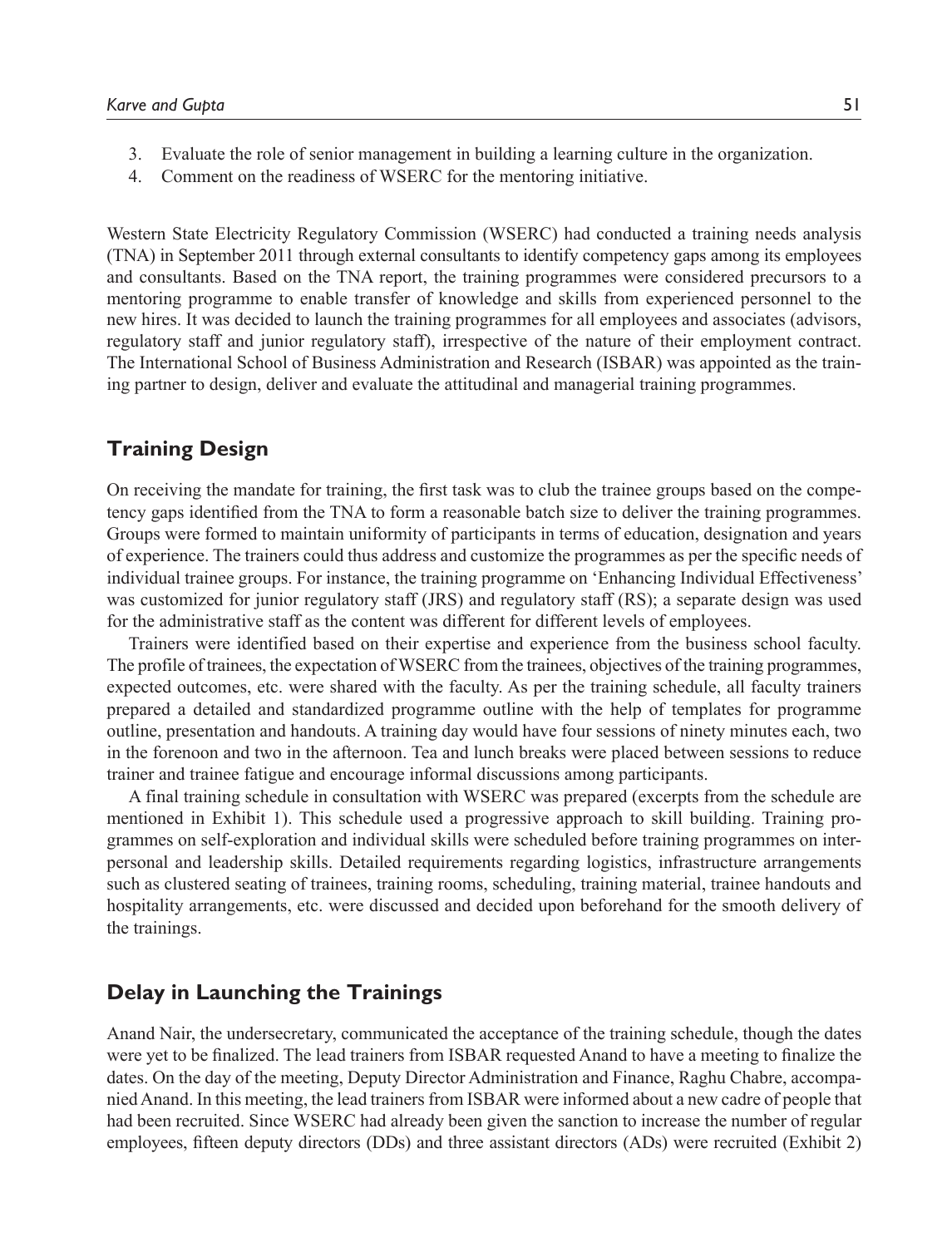by the organization in the two months following the TNA. It was expected that the permanent staff comprising DDs and ADs would learn and gradually take over the role of the advisors. In fact, as per the new organization chart, the advisors were expected to report to the DDs (Exhibit 3). These DDs and ADs would also be part of the training programmes. Since this group had not participated in the TNA, the trainers were uncertain if the training identified would be relevant to the new recruits. However, a subsequent communication from Raghu made it clear that the DDs and ADs would be clubbed with the advisors' group and would attend all trainings that had been identified for the advisors. This also had an advantage of increasing the group size and providing a mix of permanent and contractual employees at the senior level. Being part of a common training programme could also be useful in integrating the two groups.

While there was a clear interest from the organization's side to begin the training schedule, it took almost six months for the actual training dates to be frozen. Multiple mails had to be sent from ISBAR to the DD, undersecretary, director administration and accounts (a new director who had joined after the TNA) and HR consultant of WSERC. Even the chairman had been surprised at the inordinate delay in the commencement of the training schedule. As he said, 'I do not understand the roadblocks in the training when the training calendar and its scope has already been approved.'

The chief reason cited for the delay was the number of training programmes identified through the TNA. The organization needed to balance the training schedule along with work commitment. Even within the training schedule, they needed to decide on the mix between behavioural, technical and commercial training. The ISBAR faculty suggested a ratio of 3:1:1 for attitudinal/behavioural, technical and commercial training for a balanced learning experience of the trainees. Finally, the Secretary, who was the final authority, made the following decision:

- Administrative staff would have four days of training every month to minimally disrupt the work of the organization.
- RS and JRS would have eight days of training every month (four working days and four Saturdays). The organization felt that since this group consisted of new employees whose employment was also contractual, they also needed to demonstrate their commitment towards their own development by investing some personal time in their training.
- Advisors, directors, DDs and ADs would have two days of training every month, as they were experienced in their jobs and roles and technically adept in their work. Their training was primarily aimed towards leadership and people development. Neha Jindal, DD administration, was identified by WSERC to coordinate all trainings for the organization.

## **Training Preparation**

The lead trainers communicated the final training plan for WSERC to other faculty trainers of ISBAR. Each trainer identified appropriate content, games, cases, exercises, activities, video clips and other tools to be used during the training and also the material required for the same. They made participant handouts and powerpoint presentations based on their detailed session plan. It was decided that ISBAR would share training handouts with Neha one week ahead of the scheduled training programmes, who would then prepare a sufficient number of copies for each training programme. The last session each day would be followed by a feedback session. Neha was also responsible for the purchase of cases from case providers if trainers wished to use published management cases during some training programmes.

The Secretary had asked for the training content to be sent a week in advance so that WSERC could conduct an evaluation of the training content for its relevance to the organization. The lead trainers asked the Secretary if they had the internal expertise to evaluate training content that would be shared by the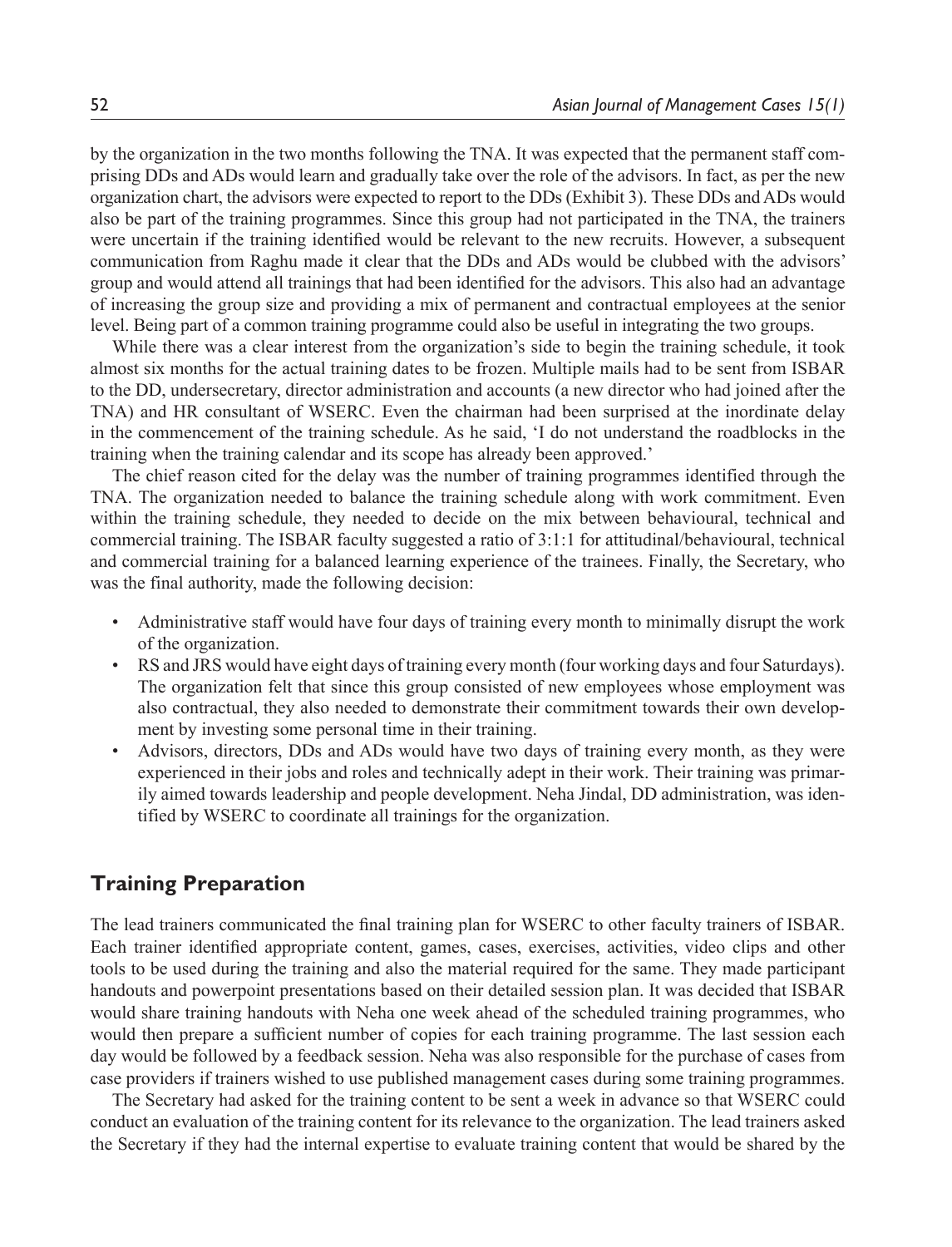faculty. The Secretary mentioned that in case they did not have internal expertise, they would organize external evaluation of the training content. He mentioned:

Trainers end up showing movies and conducting games and exercises in trainings but these don't necessarily meet our objectives. We want to make sure that the training imparted to our people is focused and of relevance to the participants.

He also proposed the formation of a subcommittee (including RS and JRS) to review the overall content, dates and duration of the training programme and its alignment with final training schedule/plan. In case of any discrepancy between handout and training plan, WSERC would initiate necessary corrective action to avoid error during actual delivery of training. The DD was asked to make all the necessary arrangements such as hospitality for trainees and trainers, infrastructure, logistics, etc.

#### **Teething Troubles**

The first behavioural training planned for the JRS and RS would be conducted by Dr Prachi Joshi—one of the lead trainers from ISBAR. On the day of the training, she reached WSERC half an hour before the scheduled time. Neha took her to the training room which had been earmarked for this purpose and was to be inaugurated that day. Prachi found that the training room did not have basic furniture such as chairs and tables. There were four chairs and a decorated table on a stage for the inauguration ceremony. Neha was busy coordinating for a laptop and portable LCD projector. The trainees were standing outside the room, looking confused. One of the JRSs quipped:

We have been chosen as the guinea pigs for this experiment of WSERC. We were informed only last evening that we would be attending a training programme today. We do not know the topic or relevance of this training that will be imparted to us today. We have come for the training because the Secretary has told us to do so.

Prachi took stock of the situation and asked the trainees to fetch their own office chairs. A few tables lying outside the training room were pulled inside the room for the training. Neha had called their interior decorator to discuss the room arrangements with Prachi in terms of furniture requirements, electric fixtures, boards, etc. Prachi asked Neha to organize this discussion at a different time if required. While all this was going on, other WSERC employees, including the directors, had also gathered around the room. Many of them wanted to know when their training would commence. Prachi asked Neha to plan and share the detailed training plan internally so that people could plan their work accordingly.

After bringing some order to the room and amongst the amused trainees, the inauguration of the training programme took place with speeches and bouquets. In his speech, the Secretary welcomed everyone and mentioned that ISBAR had been guiding WSERC throughout the TNA process and would now anchor the attitudinal and behavioural training programmes for all employees of WSERC. He asked the participants if they were scared or curious to know what was happening. He assured them that they were in good hands:

We have had extensive discussions with the expert faculty of ISBAR and a lot of planning has gone into the whole training process. I am confident that this training initiative will help you in your work. It will upgrade your skills and competencies and foster your performance. All training programmes will be followed by practice of learning through assignments, practice on the job, etc. All of you will have to maintain personal logs of your learning, experimentation, etc. You will discuss your experiences with your superiors on a monthly basis to monitor your own growth. If you find that there are some gaps or lacunas or other needs that have to be met, please convey it to Neha so that a solution can be arranged.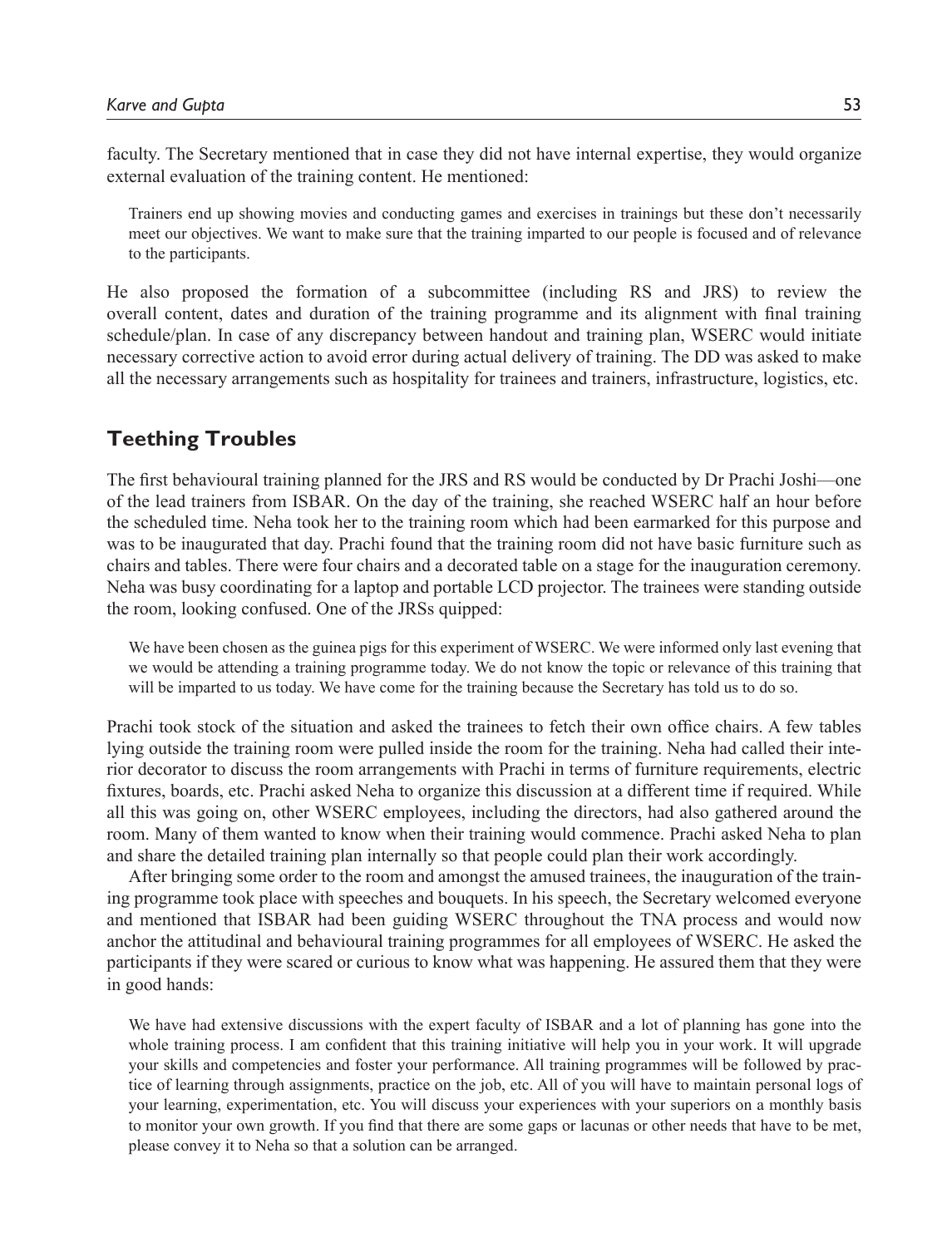He continued:

This training initiative had been the dream of the chairperson, and he is keen to ensure that this intervention is a success. I take this opportunity to once again welcome and congratulate Dr Prachi Joshi and her consultant team, and would like to give my best wishes to WSERC employees.

Next, it was Prachi's turn to speak. She thanked WSERC for giving ISBAR the opportunity to conduct this training. Addressing the participants, she said:

I am sure you will take this training as a learning opportunity and do your best to grasp as much as possible within the given time frame. Learning is important for our growth and will help in both our professional and personal lives. My colleagues and I will be your facilitators in this journey and I urge you to make the best use of this opportunity to enhance your knowledge, skills, and abilities. I also want to emphasize that today's delay should not be taken as the norm. All future training sessions will commence on time.

By the time the arrangements had been made and the inauguration was over, the time for the first session had already elapsed. In order to make up for this lost time, Prachi sought agreement from the participants and reduced the duration of breaks and extended the day by half an hour. After the schedule disruptions of the first day, Neha thanked Prachi for helping her out. She confessed that she had not done this kind of work before and was unaware of what was required to ensure smooth delivery of a training programme. She assured Prachi that all the arrangements for subsequent training programmes would be taken care of well ahead of time. The Registrar supported Neha and mentioned, 'This is the first time that WSERC is having any training programme and therefore some hiccups are to be expected.'

After the day's programme, Prachi met the Secretary who discussed the programme content with her. He had read the handout completely and sought clarification on a few points in it. Prachi also received the feedback from Neha that the Secretary had read the handouts of the first three trainings from cover to cover. Prachi gave this feedback to other faculty trainers in ISBAR and asked them to ensure that their handouts were submitted in time for perusal by the Secretary. However, there were some trainers from ISBAR who were unable to prepare the handouts on time. They wanted to carry the handouts with them on the day of the training. The Secretary did not appreciate this and his objections were communicated to Prachi. He only let up on the monitoring once he gained confidence in the expertise of the faculty of ISBAR.

#### **Subsequent Trainings**

As the trainings progressed with each group, the trainees found that the programmes challenged them in many ways. An atmosphere conducive to learning was created and the tone was set for continuous learning. The content became progressively more complex and required reflection and practice. There were lots of exercises, activities, administration of instruments, etc. which led to introspection and analysis amongst the participants. While the participants appreciated the depth and breadth of content and delivery, they were more used to knowledge-based learning. Though they enjoyed the experiential learning approach used by the facilitators, they found it difficult to reflect on the exercises and activities.

The organization initially demonstrated a commitment to the whole process as it was driven by the Chairman and Secretary. Training evaluation was captured through feedback forms (Exhibit 4) on a daily basis by ISBAR. The results were compiled and shared with Neha and the Secretary. The Secretary checked participant attendance and explanations were sought for absences. The managers or bosses of the trainees had to justify unavailability of participants to the Secretary. On an informal basis, the Secretary interacted with trainees to understand what they had learnt and if they were able to use it in their work.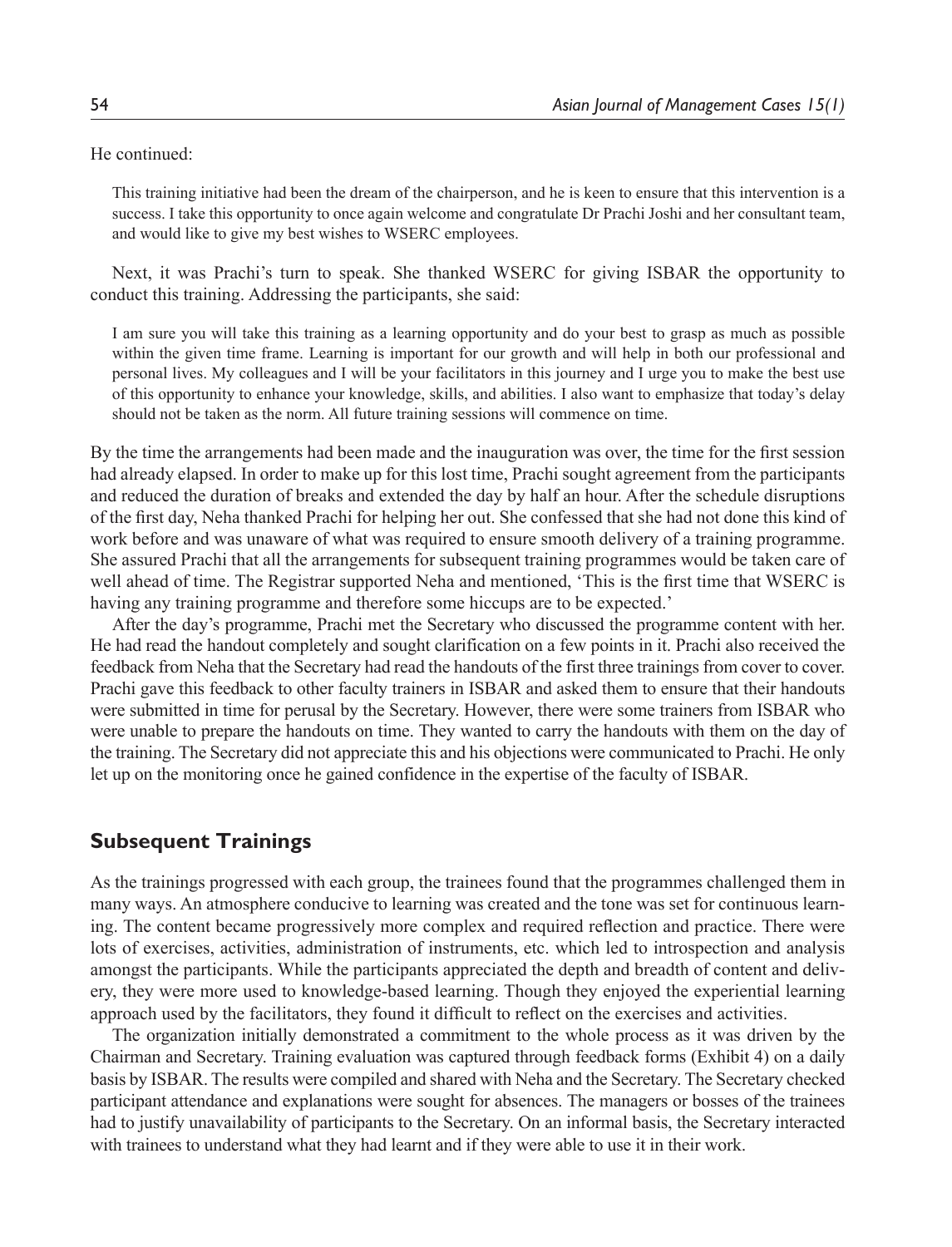Over a period of time, differences and challenges began emerging. While people were appreciative of the effort made by the organization, they were not sure of the approach adopted. One of the DDs protested, 'Why should so much money and resources be spent on training the contractual staff? We are the permanent employees and should obtain the maximum benefit from the training programme and training budget.' Since they had joined later, they were not aware of the vision of the chairman, who in his initial briefing to the consultants had said:

This sector is rife with untrained or inadequately trained manpower. My objective is to have trained manpower for the sector to improve its overall efficiency. Even if some of the people leave my organization after being trained, it will still be to our benefit. They will join utilities but will know how a regulatory body functions. Hence their interaction and communication with us will be more knowledge-driven and fruitful. Their petitions will be more focused and presented in an orderly format.

One of the challenging training programmes was leadership training conducted for directors/advisor group. The DDs and ADs had also joined this group. While the training provided a learning opportunity to all participants, differences of opinions between the advisors and regular employees were clearly visible in the training. The DDs and ADs had an average of five to seven years of work experience as compared to more than thirty years' experience of the advisors. As per the new organizational chart, the advisors were expected to report to the DDs and ADs, who had neither the technical nor the managerial skills of the advisors. In fact, many of the DDs and ADs had no one reporting to them. While the advisors sat through all the training sessions, two of the directors—tariff and electrical engineering—absented themselves from many sessions, citing important work and meetings. The faculty trainer asked the directors to not miss out on the sessions since it set a poor example for others; however, things did not change.

After the initial training programmes were conducted, it was felt that the foundation for a robust mentoring initiative had been laid. Due to continuous trainings, participants were willing to try out new approaches to learning. A need to share had been established; willingness to share and mentor was now visible. Prachi was asked to schedule the mentoring trainings as early as possible. Since many new employees had joined WSERC, Prachi and Neerja (the second trainer from ISBAR) sought another meeting with Arun Nalwade to validate the objective and design of the mentoring programme.

## **Training Challenges**

In the entire process of imparting attitudinal/behavioural training, some challenges were continuously faced, such as, rescheduling of a few training programmes, reduction in participant attendance, some trainers receiving low feedback, etc. In all, twenty-nine days of trainings were planned across various groups of people over a five-month period. Exhibit 5 provides details of the programmes planned, conducted and those that were finally not conducted by ISBAR. However, the entire schedule was discontinued after nineteen days.

One of the reasons mentioned by the organization was the increased work pressure for all participants and time commitments of the faculty from ISBAR. The three months during which programmes were conducted were a lean season for them, but then the work started piling up and people were reluctant to miss working days. One JRS mentioned, 'We are not getting permission from our superiors to attend the training. Even when we attend the training, we keep getting called out to do some work for them.' The faculty trainers of ISBAR were not available on the days when WSERC employees were free. The Secretary commented, 'We should have a dynamic training calendar. As the client, we should be able to reschedule as per our convenience and the vendors should adjust.' Over a period of time, some participants' interest also started waning. As one of the administrative staff mentioned: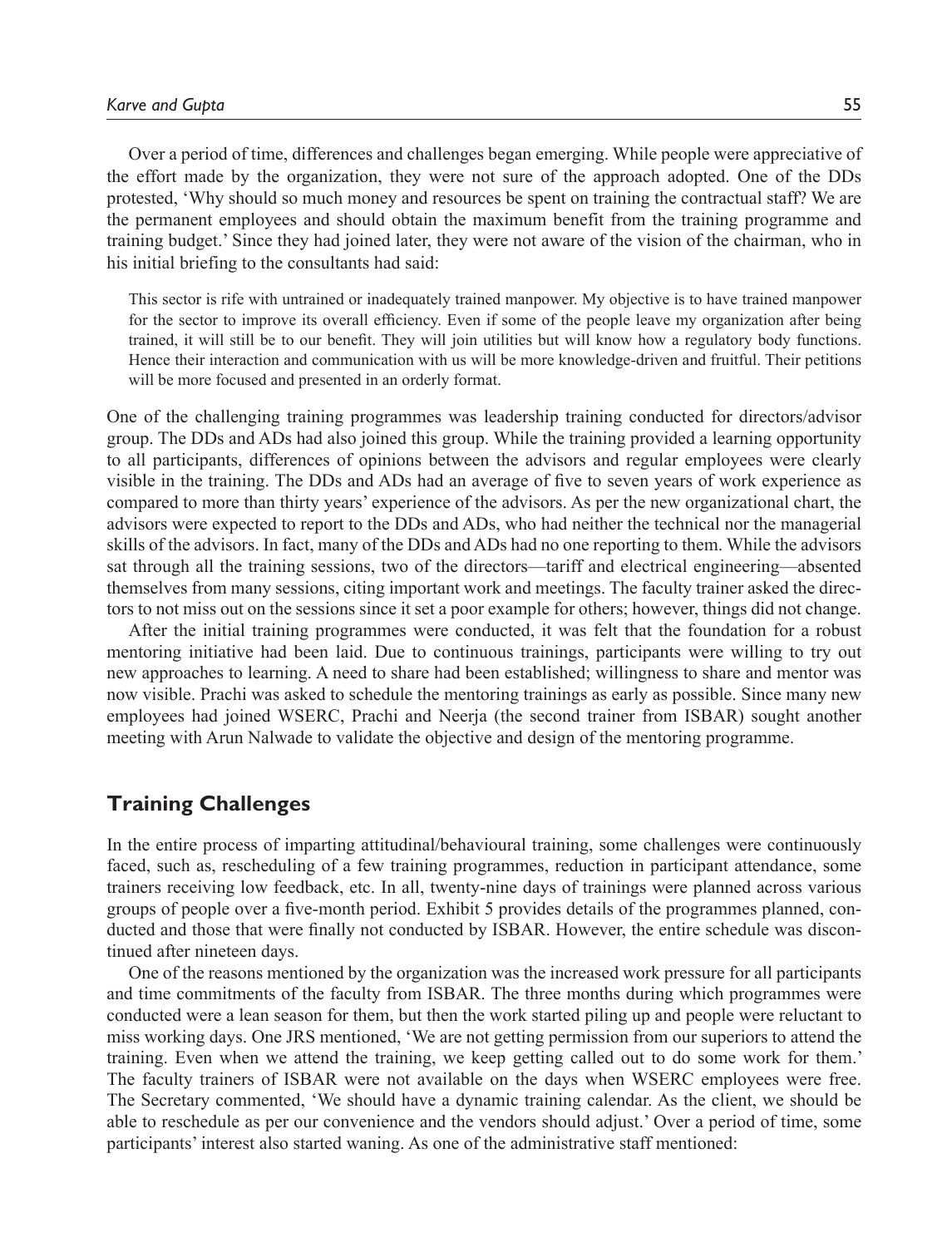We have been trained as per the state government's rules and procedures. We know our work. The problem is that people have been sent from different government departments to work here and there is no smoothness in functioning. How will these trainings address this problem?

The second reason mentioned was that approval for the next phase of training programmes was not taken. Even though the budget had been decided, periodic approvals had to be taken for the release of funds. After the third month, this approval was not taken. A third reason cited was that since the mentoring initiative had been launched, people wanted to focus on activities required as part of the mentoring intervention.

The second and third legs of the training schedule (functional and commercial) were inordinately delayed due to improper arrangements. Many programmes got cancelled due to unavailability of trainers or lack of infrastructure arrangements. This led to additional challenges as the participants were unable to understand the need for behavioural training. One of the DDs commented, 'The JRS and RS are only developing their personality in WSERC. There is no functional training and therefore, we do not see any improvement or change in the work.' After deliberations, it was decided to conduct a 'Train the Trainer' programme for commercial and functional trainers. ISBAR was asked to submit a proposal for this programme. However, no subsequent action on the proposal was taken.

#### **Towards the End**

The faculty consultants of ISBAR were in constant touch with the WSERC management over the next six months. Each time, they were assured that the organization was interested in conducting the rest of the planned programmes and only needed some time to settle down. After some time, the faculty from ISBAR stopped writing and all discussion completely stopped. Even in his last communication, the Chairman continued to express willingness to complete the remaining trainings and reaffirmed his commitment to create a learning organization.

| Groups                                           | Training<br>Programme                                                             | <b>Indicative Contents</b>                                                                                                         | Duration in<br>Days | No. of<br>Participants | Dates     |
|--------------------------------------------------|-----------------------------------------------------------------------------------|------------------------------------------------------------------------------------------------------------------------------------|---------------------|------------------------|-----------|
| Directors/<br>Undersecretary/<br><b>Advisors</b> | Leadership -<br>managing and<br>developing people                                 | Effective leadership, nurturing<br>leaders, motivating, providing<br>feedback, delegation, goal setting,<br>trust, and empowerment | $\overline{2}$      | 13                     | May       |
| <b>RS &amp; Section</b><br><b>Officers</b>       | Developing<br>people skills and<br>becoming a leader                              | Understanding your own<br>leadership style, leadership skills,<br>giving feedback                                                  | 3                   | 13                     | September |
| $RS &$ <sub>IRS</sub>                            | Planning &<br>organizing                                                          | Planning, tracking, monitoring<br>and reviewing, contingency<br>planning, prioritization and time<br>management                    |                     | 22                     | May       |
| <b>Section Officers</b><br>& Admin Staff         | Enhancing<br>individual<br>effectiveness.<br>adaptability and<br>task achievement | Etiquettes, SWOT, self-esteem,<br>managing your emotions, goal<br>setting, time management                                         | 3                   | 10 +more               | April     |

**Exhibit 1.** Initial Training Plan Sent to WSERC

**Source:** Company documents.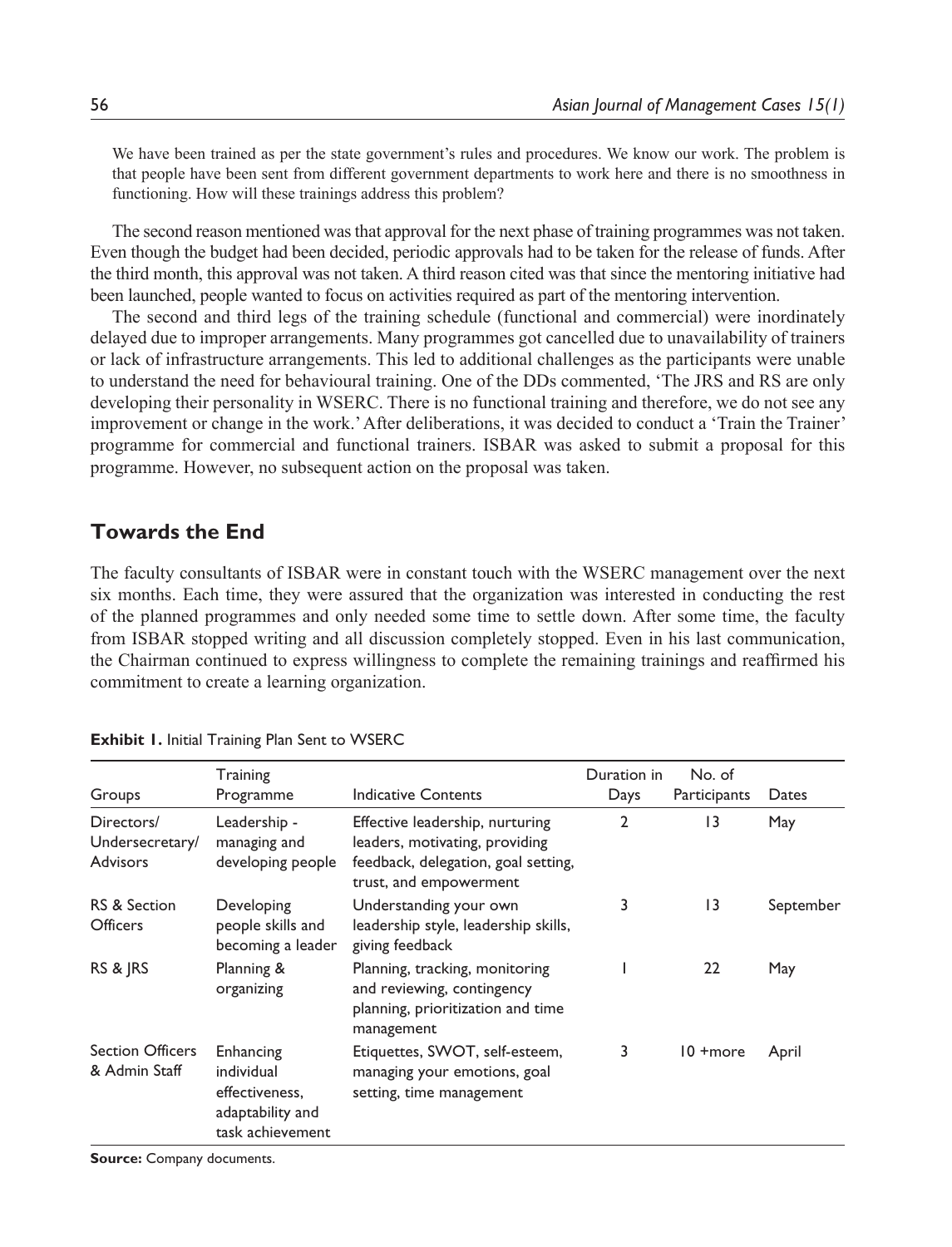#### **Exhibit 2.** Manpower Plan of WSERC

| Name of Post                                                                     |    | Posts Filled through<br>Posts Sanctioned Nomination/Deputation | <b>Vacant Posts</b> |
|----------------------------------------------------------------------------------|----|----------------------------------------------------------------|---------------------|
| Chairperson                                                                      |    |                                                                |                     |
| Member Commission                                                                |    |                                                                |                     |
| Secretary + Executive Director                                                   |    |                                                                |                     |
| <b>Directors</b>                                                                 | 6  |                                                                |                     |
| <b>Deputy Directors</b>                                                          | 16 | 15                                                             |                     |
| Undersecretary + Assistant Directors +<br><b>Section Officers</b>                |    | 6                                                              |                     |
| Support Staff (including IT support, personal<br>assistants, clerks, peons etc.) | 32 | $19 + 1$                                                       | 12                  |

**Source:** Company documents.

#### **Exhibit 3.** Revised Organizational Chart of WSERC



**Source:** Company documents.

**Exhibit 4.** Training Evaluation Criteria

- 1. Session Design
- 2. Adequacy of Time
- 3. Session Objectives
- 4. Subject Knowledge
- 5. Communication Skills
- 6. Training Tools & Methodology
- 7. Query Handling
- 8. Handouts

**Source:** Company documents.